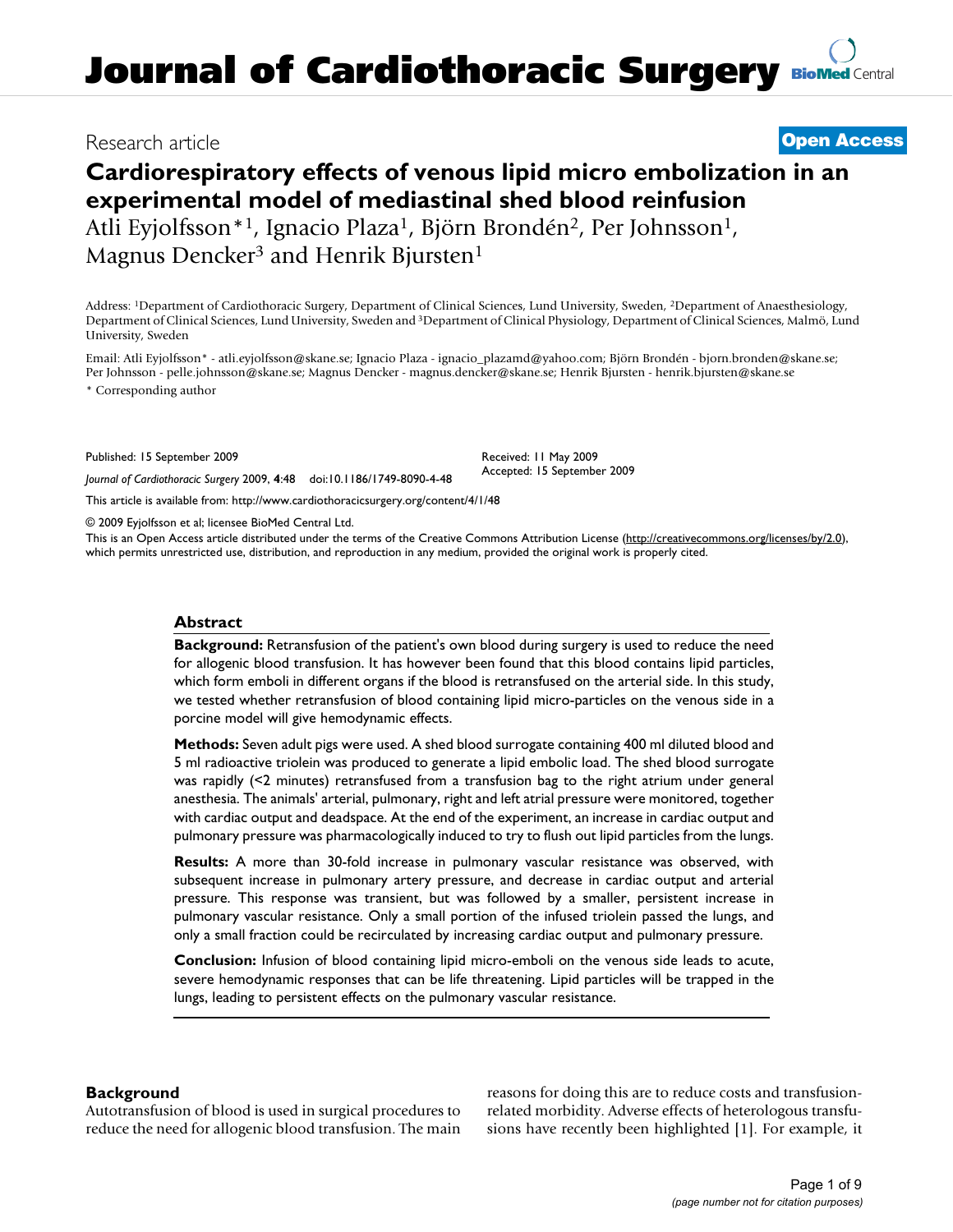has been shown in cardiac surgery that heterologous blood transfusion may have negative effects on long-term survival [2,3].

In addition to autotransfusion, blood conservation strategies are employed routinely in several surgical procedures. In cardiac surgery, for example, blood lost in the pericardium or pleurae is routinely retransfused directly to the patient via the heart-lung machine. Sometimes, a centrifugal-based cell-washing procedure is used.

However, autologous transfusions in conjunction with surgery have raised some controversy, especially after the finding that this blood contains lipid particles [4-10]. Lipid particles have been found as emboli in many organs, including the brain and kidneys, after arterial retransfusion [6,11]. It has been suggested that lipid emboli contribute to organ dysfunction after surgery [12,13]. However, present methods of removing these emboli, such as filters and centrifuges, only seem to reduce the embolic load to a limited degree [4,8,13,14], and no safe and truly efficient way of removing these lipid particles before retransfusing shed blood is available. It has been suggested that one way of dealing with the problem could be to transfuse shed blood on the venous side, utilizing a postulated filtering effect of the lungs.

Several groups have studied the pathologic effect of large lipid emboli in the venous circulation in conjunction with orthopedic surgery, and found adverse hemodynamic and respiratory effects [15-17]. However, little is known about the effect that numerous lipid micro-emboli, as found in shed blood collected from the pericardium during cardiac surgery, may have on the pulmonary circulation.

In this study we investigated the effect of re-transfusion of blood containing lipid micro-emboli on the venous side, in terms of hemodynamic and respiratory effects, as well as the lipid removal capacity of the lungs in a porcine model.

# **Methods**

# *Study protocol*

After approval from the regional animal study ethics committee, 7 adult pigs were prepared. The animals (70 kg) were anesthetized and mechanically ventilated. When the animals showed circulatory stability, a 10 minute resting period without any activity or stimulation was instituted. After this period, a shed blood surrogate containing lipid micro-emboli was infused according to the protocol illustrated in Figure 1. The animals were monitored for the following three hours, after which cardiac output and pulmonary pressure were increased by infusing 200 μg of epinephrine (Adrenaline Merck NM, Merck NM, Stockholm, Sweden) together with 500 ml Ringer's lactate (Fresenius Kabi, Uppsala, Sweden).



#### Figure 1

**The protocol used for determining physiological response**. The vertical dashed lines indicate the infusion of the shed blood surrogate, and the infusion of epinephrine and Ringer's lactate. A denotes the Area Under the Curve (AUC) as a measure of decline in blood pressure over time. B denotes the AUC indicating blood pressure increase. C denotes the increase in blood pressure after the period of increased blood pressure and flow induced with epinephrine and Ringer's lactate.

#### *Monitoring*

Catheters for monitoring, drug delivery and blood sampling were inserted into a vein in one of the ears, the jugular internal vein, the left and right atrium, the pulmonary artery and the femoral and carotid arteries. During the experiment, arterial and pulmonary blood pressure, central venous and left atrium pressure, pulse, nasopharyngeal temperature, ventilator settings and pulse oximetry were monitored continuously with a SpaceLabs Medical monitoring system (SpaceLabs, Issaquah, WA, USA). Cardiac output was recorded with a Transonic HT207 ultrasonic flow meter (Transonic System Inc., Ithaca, New York, USA) or a Cardiomed CM 4000 transit time ultrasound flow meter (Cardiomed, Toronto, Canada). A 14 mm or 16 mm probe was used to measure the cardiac output in the pulmonary artery. Complete monitoring data were obtained from all animals except one. The recordings of pulmonary artery pressure in one animal were unstable due to deficient contact between the ultrasonic transducer and the pulmonary artery, and this pressure was excluded from the analysis.

#### *Anesthesia*

Premedication was performed with an intramuscular injection of 15 mg/kg ketamine chloride (Ketalar®, Pfizer Inc., New York, NY, USA) and 0.2 mg/kg xylasine (Rompun®, Bayer, Gothenburg, Sweden). Induction and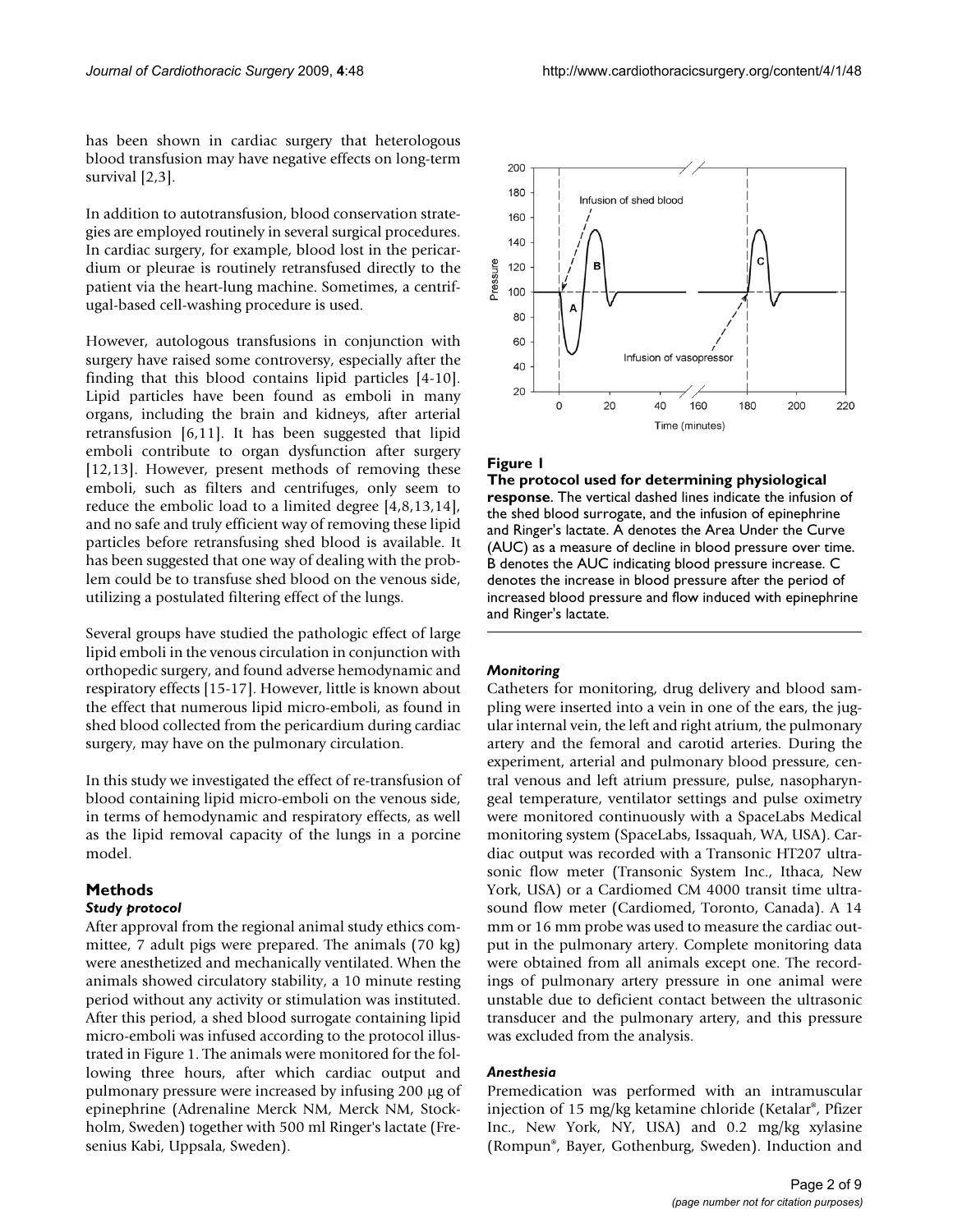maintenance of anesthesia were achieved using an infusion of 0.15 mg/kg/min ketamine chloride and 0.01 mg/ kg/min pancuronium bromide (Pavulon®, N.V. Organon, Oss, the Netherlands), or an infusion of 0.1-0.2 mg/kg/ min propofol (Diprivan®, Astra-Zeneca, Sweden), together with intermittent injections of fentanyl (Leptanal®, Lilly, France) and atracrium besylate (Tracrium®, Glaxo, Täby, Sweden). The different anaesthetic protocols were due to a change in laboratory practice for other reasons, and not related to this study.

The animals underwent tracheostomy and were connected to a ventilator (Siemens Servo 900C, Solna, Sweden). Volume controlled ventilation was applied with 50% FiO<sub>2</sub>. Arterial blood was drawn for blood gas sampling at the start of the study, immediately before administration of radiolabelled triolein, 5, 15, 30 and 45 minutes thereafter, and immediately before the period of increased pressure, and 5, 15, 30 and 45 minutes thereafter. Exhaled gases were monitored continuously with a NiCO or CO2SMO Plus respiratory profile meter (Novametrix Medical Systems Inc., Norwell, MA, USA). The dead space was calculated using the Bohr equation principle from blood gases and exhaled  $CO<sub>2</sub>$  [18].

# *Experimental procedure*

A sternotomy was performed to expose the heart and 400 IU/kg heparin (LEO Pharma A/S, Copenhagen, Denmark) was administered before starting the experiment. At the end of the experiment the animals were sacrificed using potassium chloride (B. Braun, Melsungen, Germany) and thiopental sodium (Pentothal®, Abbot, Chicago, IL, USA).

# *Administration of radiolabelled triolein*

Radioactive triolein (Amersham BioSciences, Little Chalfont, UK) was mixed with 65% non-radioactive triolein solution (Carl Roth GmbH., Karlsruhe, Germany). The proportions used were such that 5 ml of the final solution contained 1 mCi of radioactivity.

A shed blood surrogate was then produced by mixing 200 ml arterial blood with 200 ml saline and 5 ml of the 1 mCi radioactive triolein solution. This will yield approximately 1% lipid content, and has been used in similar studies [6,19]. The surrogate was gently agitated for approximately five minutes and retransfused from a pressurized transfusion bag with a 40-micron filter in the infusion aggregate, into the animal via the venous line during a 2-minute period.

# *Blood sampling*

Blood samples for the determination of radioactivity were drawn from a separate catheter in the carotid artery at baseline, at the start of infusion of the shed blood surrogate, every minute for fifteen minutes and then every ten minutes up to 3 hours after infusion.

When the infusion of adrenaline and 500 ml Ringer's lactate was started, blood was sampled at the start of infusion, every minute for fifteen minutes and then every ten minutes up to one hour after the infusion. On each occasion 0.2 ml blood was collected for the determination of radioactivity.

# *Sample preparation*

To each sample of blood, 2 ml Soulene-350® (Packard Bioscience, Groningen, the Netherlands) was added to dissolve the cells. The sample was left in an air heater at 37°C overnight. To decolorize the samples, 0.2 ml hydrogen peroxide was added twice, with overnight incubation at 37°C between. One ml 95% ethanol was added, followed by 15 ml scintillation fluid (Hionic Fluor, Packard Bioscience, Groningen, the Netherlands) [6]. The samples were then left to rest for 4-6 days in order for the chemoluminescence to decrease.

Scintillation counting was performed with a liquid scintillation counter (14814 Win Spectral Guardian, Wallac Oy, Turku, Finland). The specific activity of tritium was calculated for each sample. Two separate measurements were performed, and the mean value of the two measurements was used. Radioactivity is reported as the number of disintegrations per minute per ml (DPM/ml).

# *Statistics*

All values are expressed as the mean  $\pm$  1 standard deviation (SD). Comparisons between groups were made with a two-tailed student's t-test, unless otherwise stated. To quantify the physiological response in terms of a decrease or increase in blood pressure, the area under the curve (AUC) was calculated from the period of blood pressure change (Figure 1). The end of the change was defined as the point of time when the blood pressure had returned to the pre-event value.

# **Results**

Infusion of the shed blood surrogate resulted in an almost immediate increase in the pulmonary pressure. In one animal, the infusion led to total circulatory collapse within 10 minutes due to acute right heart failure, despite attempts to reverse the condition with epinephrine. This animal was excluded from the analysis. Thus, the results from 6 animals are presented.

# *Infusion of shed blood surrogate*

The response of the arterial blood pressure after infusion of shed blood was biphasic (Figure 2). Five of the 6 animals exhibited an initial decline in arterial blood pressure, followed by an increase in pressure. This initial decrease in systolic blood pressure was  $53 \pm 39$  mmHg from baseline, and was recorded after a mean of  $158 \pm 51$  seconds. The subsequent increase in systolic blood pressure from pre-infusion baseline was  $70 \pm 69$  mmHg. The physiolog-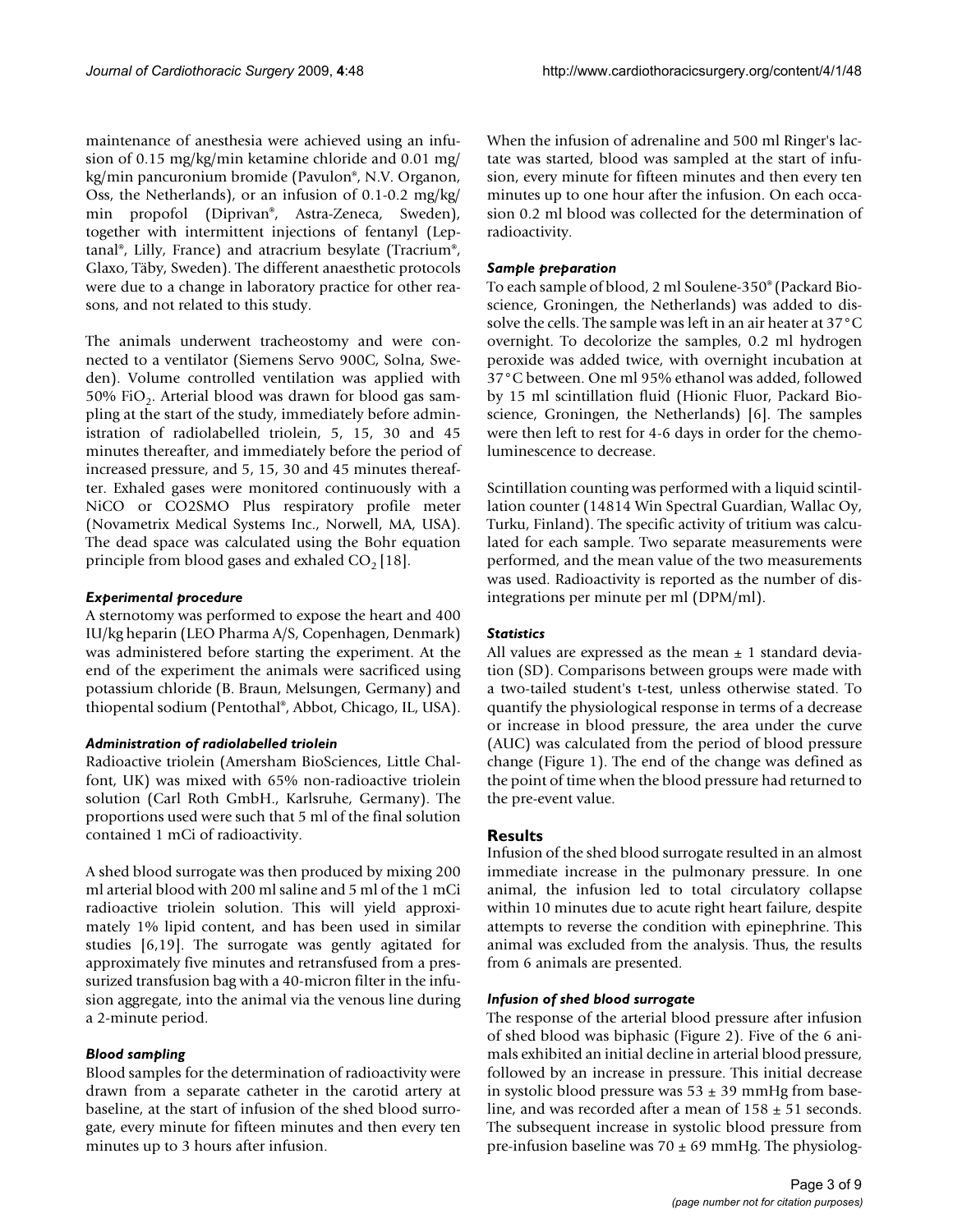ical response measured as the AUC for the decreasing period (Figure 1A) was significantly different from no response ( $p < 0.05$ ). The response expressed as the AUC for the increase in arterial pressure did not reach significance  $(p < 0.10)$  (Figure 1B).

Cardiac output declined concomitantly with the decrease in arterial pressure (Figure 3), from  $3.39 \pm 0.68$  to  $1.59 \pm 1.59$ 1.95 L/minute ( $p < 0.001$ ) and was on average 53% from base-line. The changes in systemic vascular resistance (SVR) varied from animal to animal. In 2 animals there was almost no response. In the other animals there were both rapid increases and decreases in SVR during the initial period of hemodynamic instability, but no pattern could be discerned (Figure 4).

The response of the pulmonary pressure after infusion of the shed blood was biphasic (Figure 5). All animals showed an initial increase in pulmonary pressure, followed by a short decrease before a second rapid increase. The initial increase in systolic pulmonary pressure from baseline was  $36 \pm 10$  mmHg (p < 0.05), which represents a 156% increase in pulmonary systolic pressure. The secondary increase in pulmonary pressure was  $47 \pm 17$ mmHg (p < 0.05) above baseline.

Pulmonary vascular resistance (PVR) increased significantly in all animals (Figure 6). The mean increase in PVR from 116  $\pm$  67 dynes \* s \* cm<sup>-5</sup> before infusion to 3446  $\pm$ 3676 dynes \* s \* cm-5 at the maximum PVR, and did not



#### Figure 2

**Systolic and diastolic arterial blood pressure**. Mean values  $\pm$  ISD during the experiment. The first dashed line indicates the infusion of the shed blood surrogate. The second dashed line indicates the infusion of epinephrine and Ringer's lactate.



#### **Figure 3**

**Cardiac output**. Mean values ± 1SD during the experiment. The first dashed line indicates the infusion of shed blood surrogate. The second dashed line indicates the infusion of epinephrine and Ringer's lactate.

return completely to baseline until after the infusion of epinephrine and Ringer's lactate (Figure 6).

The central venous pressure increased and the left atrial pressure decreased, in response to the infusion of the shed blood surrogate (Figure 7).



#### **Figure 4**

**Peripheral vascular resistance**. Mean peripheral vascular resistance as determined from arterial blood pressure and cardiac output. The first dashed line indicates the infusion of shed blood surrogate. The second dashed line indicates the infusion of epinephrine and Ringer's lactate.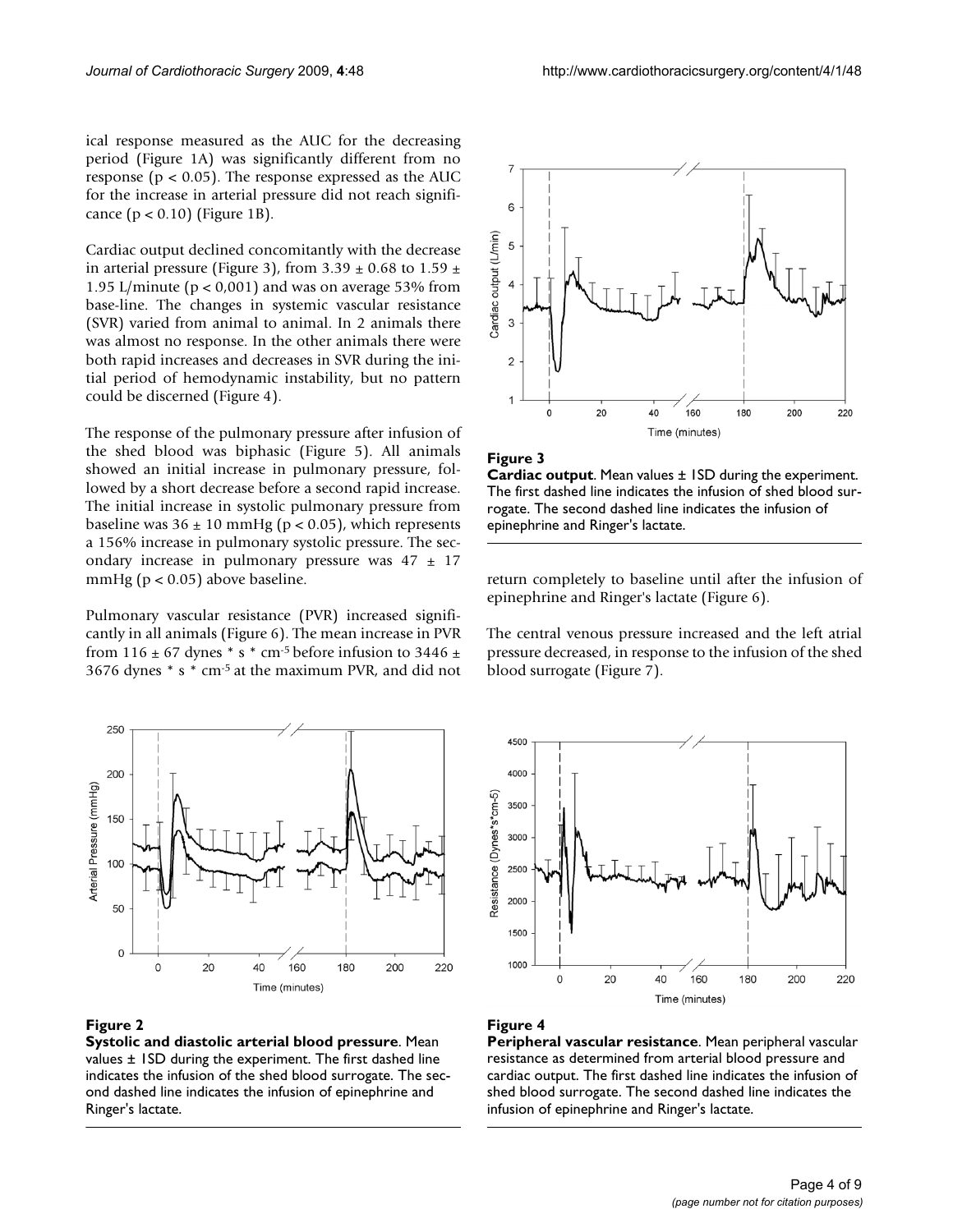

## **Figure 5**

**Systolic and diastolic pulmonary blood pressure**. Mean systolic and diastolic pulmonary blood pressure ± 1SD during the experiment. The first dashed line indicates the infusion of shed blood surrogate. The second dashed line indicates the infusion of epinephrine and Ringer's lactate.

## *Effects of the pharmacologically increased blood flow and pressure*

After infusion of epinephrine and Ringer's lactate an increase in arterial blood pressure ensued (Figure 2), as shown by a significant increase in the AUC of the blood pressure (p < 0.001). In addition, there was an increase in cardiac output and SVR (Figures 3 and 4).

Pulmonary artery pressure and PVR increased transiently after the infusion of epinephrine and Ringer's lactate.

## *Levels of radioactivity*

The radioactivity levels in arterial blood increased after the infusion of the shed blood surrogate (Figure 8). From the baseline level of 2369  $\pm$  1164 DPM/ml levels increased to a peak of  $3953 \pm 1532$  DPM/ml (p < 0.05), at a mean time of  $100 + 50$  seconds after infusion.

After the period of increased pulmonary blood flow and pressure, the peak level was  $4080 \pm 981$  DPM/ml at a mean time of  $390 \pm 112$  seconds, and was significantly higher than the baseline value of  $2369 \pm 1164$  DPM/ml (p  $< 0.05$ ).

#### *Capnography*

The deadspace (Vd/Vt) increased after infusion of the shed blood surrogate (Figure 9), and reached its maximal levels after 5, 15 or 30 minutes in 5 of the 6 animals. In one animal, no change in deadspace was observed. The mean level of Vd/Vt before infusion of the shed blood was 0.49 ± 0.06, compared to the highest levels after infusion 0.61  $\pm$  0.15 (p = 0.06).



#### **Figure 6**

**Pulmonary vascular resistance**. Mean pulmonary vascular resistance as determined from arterial blood pressure and cardiac output. The first dashed line indicates the infusion of shed blood surrogate. The second dashed line indicates the infusion of epinephrine and Ringer's lactate. The horizontal line denotes the baseline value calculated from the PVR during the 10-minute resting period (prior to the shed blood surrogate infusion).

# **Discussion**

This study clearly demonstrates that a rapid intravenous infusion of blood laden with lipid micro-particles has significant hemodynamic effects in a porcine model, with the most obvious finding being a considerable increase in PVR and subsequent hemodynamic changes. Normally an infusion of volume would yield and increased right ven-



#### Figure 7

**Central venous pressure and left atrial pressure**. Mean central venous pressure (dashed line) and left atrial pressure (solid line). The first dashed vertical line indicates the infusion of shed blood surrogate. The second dashed vertical line indicates the infusion of epinephrine and Ringer's lactate.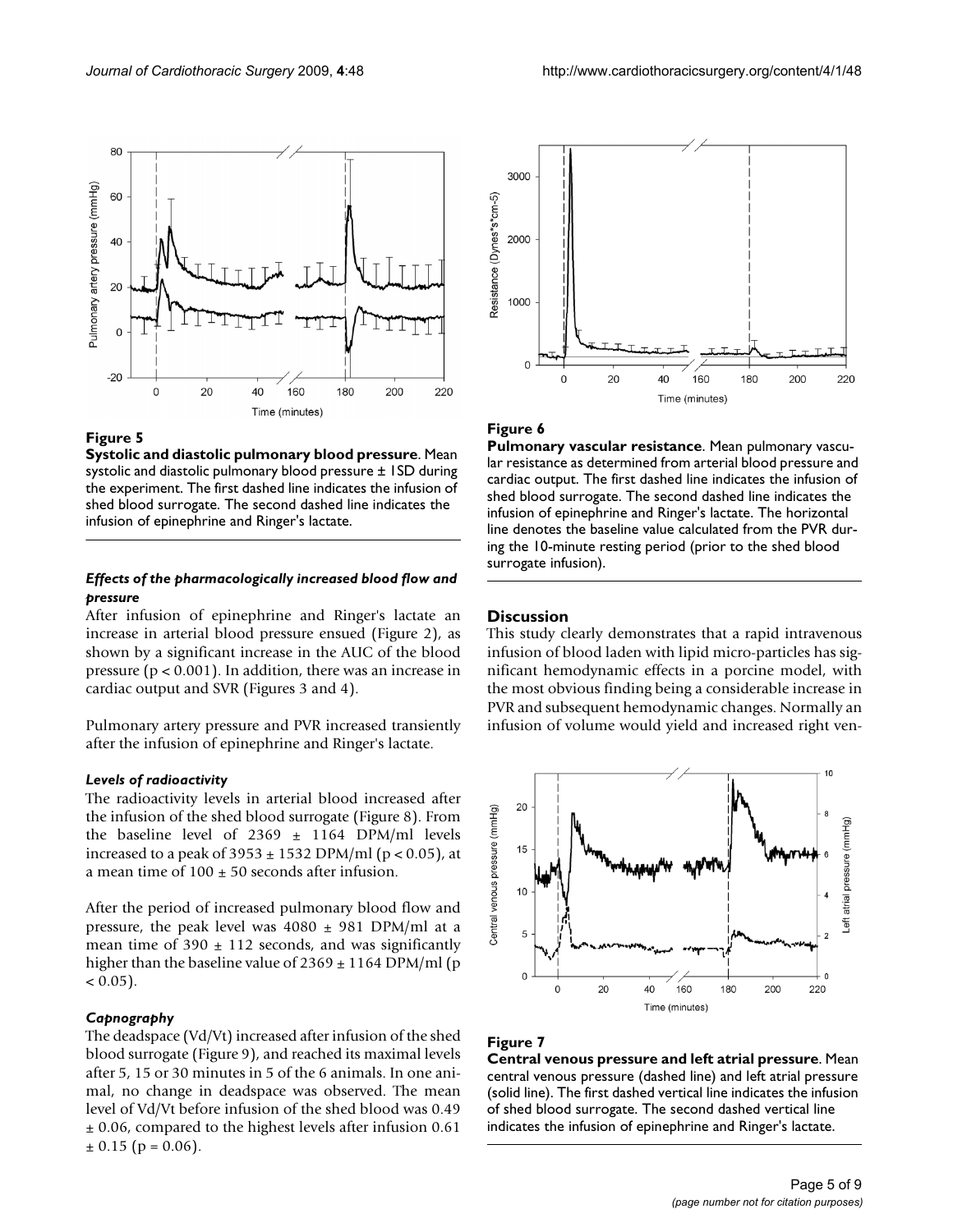

# **Figure 8**

**Radioactivity**. Mean amount of radioactivity in the carotid artery at each sampling time, as a measure of the amount of emboli passing through the pulmonary circulation. The first dashed line indicates the infusion of shed blood surrogate. The second dashed line indicates the infusion of epinephrine and Ringer's lactate. The horizontal line denotes the baseline value calculated from the two samples taken before infusion.

tricular filling and subsequent increase in cardiac output[20]. The results also suggest that a substantial fraction of the lipid micro-embolic load is trapped in the pulmonary vasculature.

In addition to the obvious acute hemodynamic changes directly after the infusion of shed blood, we also observed hemodynamic effects of moderate duration. The acute increase in PVR led to both right ventricle failure and decreased cardiac output and, as a consequence, reduced arterial blood pressure. These hemodynamic changes could be attributed to the increase in pulmonary vascular resistance.

The finding that infusing lipid material on the venous side leads to negative hemodynamic consequences is not new. The phenomenon has been studied extensively in studies addressing adult respiratory distress syndrome and lipid embolization in orthopedic trauma [15,16,21-24]. All these studies, however, used models of macro-embolization, where the infused lipid was normally a single bolus of pure triolein, thus forming one or more large particles. The abrupt hemodynamic changes found in our study was similar to that in models of larger emboli [21,23]. In our model, the intention was to simulate the situation of reinfusing shed blood collected during surgery, which is rich in lipid micro-emboli. A shed blood surrogate was therefore produced, containing radiolabelled triolein, which was agitated well to disperse the lipid into smaller





**Ventilatory deadspace**. Mean ventilatory deadspace estimated from blood gas analysis and capnography. The first dashed line indicates the infusion of shed blood surrogate. The second dashed line indicates the infusion of epinephrine and Ringer's lactate.

particles to mimic the clinical situation. In addition, the infusion was passed through a 40 μm infusion filter to disperse the particles even more. The particles would therefore theoretically be able to migrate deeply into the capillaries of the lung.

The acute changes were obvious, with more than a 20-fold increase in PVR. The mechanisms causing this increase were not explored in this study. However, the increase was transient in nature, and it could therefore be speculated that several mechanisms play a role in this rapidly rising PVR. Mechanical obstruction of capillaries can play a role in the pathophysiology. A vascular wall response, leading to a spasm, could also be involved; triolein itself may have triggered such a spasm. Several authors have suggested that liberated free fatty acids have direct local toxic effects, which could promote a vasospasm [16,25]. Whatever direct effects the triolein may have had, liberated free fatty acids from the infused triolein could further have aggravated the response. The acute response after the infusion of the shed blood may well be multifactorial, and the different mechanisms considered here additive.

Changes of moderate duration were seen throughout the 3 hours of the test, but were not as striking. The PVR remained slightly elevated until epinephrine and Ringer's lactate were infused (Figure 5). Consequently, the pulmonary artery pressure did not return to baseline at the same time as the other parameters (Figure 6). Therefore, at least one of the mechanisms behind the acute increase in PVR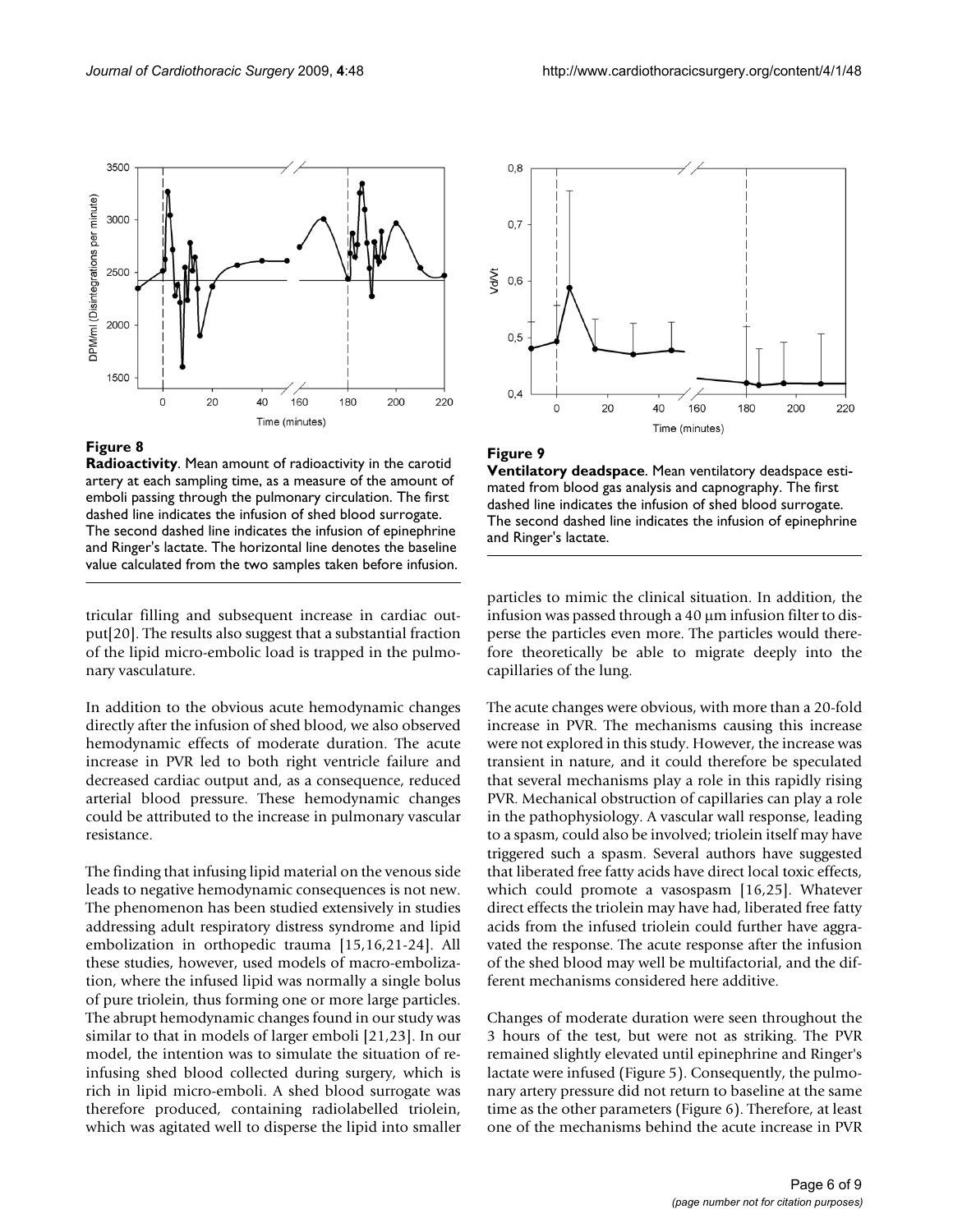acts over a sustained period of time. It can not be determined from the results of this study which mechanism is responsible for the delayed increase. However, mechanical obstruction by the lipid emboli seems plausible.

The second part of the experiment involving a pharmacologically induced increase in cardiac output and pulmonary pressure, was carried out to study the effects of an increased pressure gradient on the lipid emboli wedged in the lungs. From the hemodynamic data, it can easily be concluded that the response intended, in terms of hemodynamic changes, was achieved. The PVR increased immediately with an increase in both arterial and pulmonary pressure. After this increase in PVR, there was a period of decreased mean PVR, compared to levels before increased blood pressure. The PVR then slowly increased once more. These changes did not, however, reach statistical significance, probably due to the small number of animals. Our interpretation is that this increase in pressure either wedged the particles further down into the capillaries or forced some of them to pass out of the capillaries of the lungs and into the systemic circulation.

Radiolabelled triolein has previously been used in a study to determine the differential distribution of lipid emboli after an arterial infusion [6]. The embolic load could easily be characterized using measurements of the radioactivity. The levels found in the present study, were low in comparison with that study, and had a large variation. However, a significant increase in PVR was observed directly after the infusion, after which levels seemed to return to baseline values (Figure 6). After the period of induced increase in cardiac output, radioactivity levels increased significantly, and thus some of the trapped emboli must have been forced out of the lungs. Sikorski et al concluded that 95% of triolein infused as macroemboli was trapped in the lungs [15]. Our findings suggest that a high proportion of micro-emboli will also be trapped in the lungs.

The shed blood surrogate, consisting of 200 ml saline, 200 ml blood and 5 ml triolein, was used to mimic the clinical situation of retransfusing shed blood, collected from the operating wound. The true composition of lipid particles in such blood has not been studied thoroughly. In this model, triolein was used, since it is the most common triglyceride in adipose tissue and represents 50% of the triglycerides[26]. A chemically more representative composition of triglycerides could affect results, but probably only in terms of local toxic effects. It could be argued that the effects of the transfusion of the surrogate are dosedependent, and that the amount of lipids given is experimental and not representative of the clinical setting. However, experience from a previous study shows that the dose used results in similar lipid droplet formation as seen on the surface of shed mediastinal blood [6]. For the moment, surprisingly few attempts have been made to characterize the lipid content of shed blood, and compare it with levels found in for instance orthopaedic surgery. One study estimated the lipids concentration in shed blood on average 0,4% in 400 ml blood[27]. Our model contained 1% and would therefore represent blood with lipid content in the high ranges. The shed blood surrogate was infused as a short bolus, to achieve a distinct effect with immediate response that could be correlated with the intervention. This is seldom the practice in the clinical setting. On the other hand, young healthy animals with uncompromised lung and heart function were used, which is seldom the case with patients, especially in cardiac surgery patients, in which both the pulmonary and right ventricle function may be compromised after cardiopulmonary bypass [28]. Therefore, the model is not completely representative, and it could be argued that it both underestimates and overestimates the response that could be anticipated in patients.

Determinations of dead space revealed a transient increase in the ventilatory deadspace directly after the administration of the shed blood surrogate. However, values returned to normal after 45 minutes. Other models of lipid macro-emboli have shown similar results [24]. However, in those studies the increase in deadspace lasted throughout the entire experiments. Our findings suggest that there is an acute phase in lipid micro-embolization combining highly elevated PVR and an increase in dead space, followed by a chronic phase with elevated PVR but normalized deadspace.

There was considerable inter-animal variation in response. All animals, with one exception, responded with an increase in pulmonary blood pressure and a decrease in arterial blood pressure. The animal that did not show a decrease in systemic pressure still had an increase in PVR. On the other hand, one animal went into circulatory shock and could not be resuscitated with high doses of epinephrine. This animal succumbed after 30 minutes, and was excluded from the analysis. Between the extremes, the responses varied. There was a clear association between the hemodynamic response and the change in ventilatory deadspace. However, no association was found between the hemodynamic response and the radioactivity in arterial blood. The pathophysiology leading to these different hemodynamic changes must surely be multifactorial. Intrapulmonary shunting, an open foramen ovale or, an individual susceptibility to lipid particles are some potential mechanisms.

In this study, we addressed issues of the potential danger of lipid micro-emboli in the pulmonary circulation, that have not been studied before. Our findings suggest partial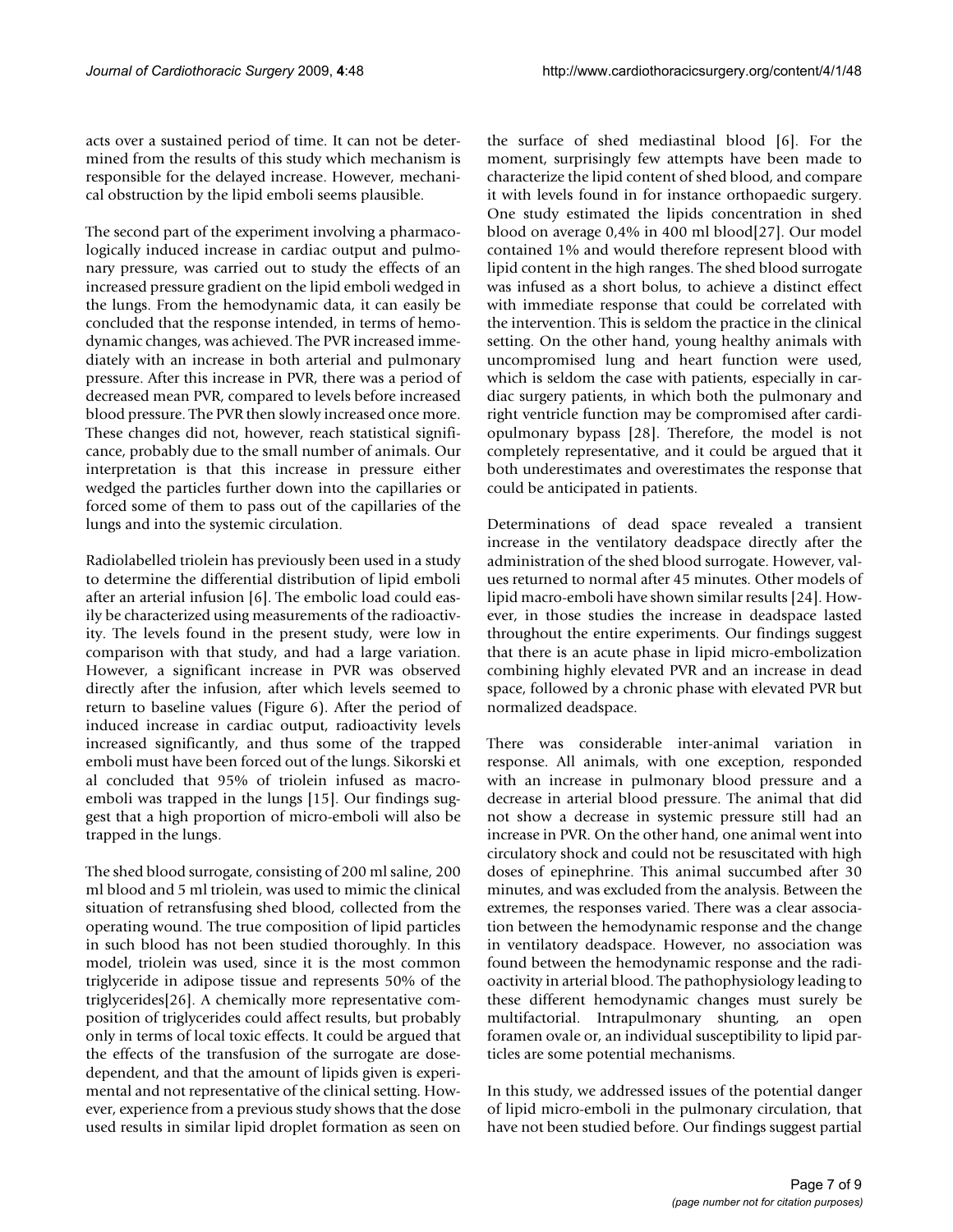lipid entrapment and occlusion in the capillaries of the lungs. The hemodynamic effects of this entrapment are transient, but strong, and are probably not directly transferable to the clinical setting, in which the infusion is slower. However, since we found effects of moderate duration on PVR, it appears that the acute occlusion is only one part of the pathophysiology, and that the delayed increase in PVR is also of clinical relevance. In addition, the constant passage of lipid particles through the lungs, which could be augmented by an increase in pulmonary artery pressure, subsequently led to arterial embolization of lipid particles. The significance of lipid emboli in organs such as the brain and the kidneys has been discussed previously, and the risk of serious organ dysfunction has been suggested [6,12-14]. The findings of this study further lends support to the importance of using strategies to eliminate lipid embolic material in shed mediastinal blood, by using cell saver techniques and/or filtration.

## **Conclusion**

The findings of this study bring into question the appropriateness of transfusing autologous blood containing lipid micro-emboli on the venous side. The suitability of this procedure should be especially questioned when the content of lipid micro-particles is high, when the volume of blood is large, or when there already is a compromised right ventricle or lung function.

# **Competing interests**

HB is a co inventor of technology which can be utilized for blood salvage and refining, and has a vested interest in that technology. PJ has received grants from Medtronics for studying mini extra corporeal perfusion systems.

# **Authors' contributions**

AE: key role in planning and performing the study, participated in the sample and data analysis. Co writer. IP: helped with the sample preparation and analysis. BB: key role in the execution of the animal experiments. PJ: planning and execution of the animal experiments. MD: Help with executing the animal experiments and performed the radioactivity analysis. HB: Planned the experiment and analysed data. Co writer. All authors read and approved the final manuscript.

#### **Acknowledgements**

We wish to thank Lars-Erik Nilsson, at the Department of Clinical Physiology, Malmö University Hospital, for helping us with the software for scintillation counting, Professor Peter Höglund, biostatistician, Dept. of Laboratory Medicine, Lund University for helping us to find a good model for measuring the physiological response, and Professor David Ehrlinge, Department of Cardiology, Lund University, for providing us with laboratory facilities for the preparation of samples. *Funding:* This study was funded by the Swedish Heart-Lung Foundation together with The Crafoord Foundation.

#### **References**

- 1. Spiess BD: **[Transfusion of blood products affects outcome in](http://www.ncbi.nlm.nih.gov/entrez/query.fcgi?cmd=Retrieve&db=PubMed&dopt=Abstract&list_uids=15583789) [cardiac surgery.](http://www.ncbi.nlm.nih.gov/entrez/query.fcgi?cmd=Retrieve&db=PubMed&dopt=Abstract&list_uids=15583789)** *Semin Cardiothorac Vasc Anesth* 2004, **8:**267-281.
- 2. Kuduvalli M, Oo AY, Newall N, Grayson AD, Jackson M, Desmond MJ, Fabri BM, Rashid A: **[Effect of peri-operative red blood cell](http://www.ncbi.nlm.nih.gov/entrez/query.fcgi?cmd=Retrieve&db=PubMed&dopt=Abstract&list_uids=15784356) [transfusion on 30-day and 1-year mortality following coro](http://www.ncbi.nlm.nih.gov/entrez/query.fcgi?cmd=Retrieve&db=PubMed&dopt=Abstract&list_uids=15784356)[nary artery bypass surgery.](http://www.ncbi.nlm.nih.gov/entrez/query.fcgi?cmd=Retrieve&db=PubMed&dopt=Abstract&list_uids=15784356)** *Eur J Cardiothorac Surg* 2005, **27:**592-598.
- 3. Engoren MC, Habib RH, Zacharias A, Schwann TA, Riordan CJ, Durham SJ: **[Effect of blood transfusion on long-term survival after](http://www.ncbi.nlm.nih.gov/entrez/query.fcgi?cmd=Retrieve&db=PubMed&dopt=Abstract&list_uids=12400765) [cardiac operation.](http://www.ncbi.nlm.nih.gov/entrez/query.fcgi?cmd=Retrieve&db=PubMed&dopt=Abstract&list_uids=12400765)** *Ann Thorac Surg* 2002, **74:**1180-1186.
- 4. Brooker RF, Brown WR, Moody DM, Hammon JW Jr, Reboussin DM, Deal DD, Ghazi-Birry HS, Stump DA: **[Cardiotomy suction: a](http://www.ncbi.nlm.nih.gov/entrez/query.fcgi?cmd=Retrieve&db=PubMed&dopt=Abstract&list_uids=9647075) [major source of brain lipid emboli during cardiopulmonary](http://www.ncbi.nlm.nih.gov/entrez/query.fcgi?cmd=Retrieve&db=PubMed&dopt=Abstract&list_uids=9647075) [bypass.](http://www.ncbi.nlm.nih.gov/entrez/query.fcgi?cmd=Retrieve&db=PubMed&dopt=Abstract&list_uids=9647075)** *Ann Thorac Surg* 1998, **65:**1651-1655.
- 5. Moody DM, Bell MA, Challa VR, Johnston WE, Prough DS: **[Brain](http://www.ncbi.nlm.nih.gov/entrez/query.fcgi?cmd=Retrieve&db=PubMed&dopt=Abstract&list_uids=2252360) [microemboli during cardiac surgery or aortography.](http://www.ncbi.nlm.nih.gov/entrez/query.fcgi?cmd=Retrieve&db=PubMed&dopt=Abstract&list_uids=2252360)** *Ann Neurol* 1990, **28:**477-486.
- 6. Bronden B, Dencker M, Allers M, Plaza I, Jönsson H: **[Differential](http://www.ncbi.nlm.nih.gov/entrez/query.fcgi?cmd=Retrieve&db=PubMed&dopt=Abstract&list_uids=16427867) [distribution of lipid microemboli after cardiac surgery.](http://www.ncbi.nlm.nih.gov/entrez/query.fcgi?cmd=Retrieve&db=PubMed&dopt=Abstract&list_uids=16427867)** *Ann Thorac Surg* 2006, **81:**643-648.
- 7. Munoz M, Romero A, Campos A, Ramírez G: **[Detection of fat par](http://www.ncbi.nlm.nih.gov/entrez/query.fcgi?cmd=Retrieve&db=PubMed&dopt=Abstract&list_uids=15043583)[ticles in postoperative salvaged blood in orthopedic surgery.](http://www.ncbi.nlm.nih.gov/entrez/query.fcgi?cmd=Retrieve&db=PubMed&dopt=Abstract&list_uids=15043583)** *Transfusion* 2004, **44:**620-622.
- 8. Ramirez G, Romero A, Garcia-Vallejo JJ, Muñoz M: **[Detection and](http://www.ncbi.nlm.nih.gov/entrez/query.fcgi?cmd=Retrieve&db=PubMed&dopt=Abstract&list_uids=11896315) [removal of fat particles from postoperative salvaged blood in](http://www.ncbi.nlm.nih.gov/entrez/query.fcgi?cmd=Retrieve&db=PubMed&dopt=Abstract&list_uids=11896315) [orthopedic surgery.](http://www.ncbi.nlm.nih.gov/entrez/query.fcgi?cmd=Retrieve&db=PubMed&dopt=Abstract&list_uids=11896315)** *Transfusion* 2002, **42:**66-75.
- 9. Eyjolfsson A, Scicluna S, Johnsson P, Petersson F, Jönsson H: **[Charac](http://www.ncbi.nlm.nih.gov/entrez/query.fcgi?cmd=Retrieve&db=PubMed&dopt=Abstract&list_uids=18291182)[terization of lipid particles in shed mediastinal blood.](http://www.ncbi.nlm.nih.gov/entrez/query.fcgi?cmd=Retrieve&db=PubMed&dopt=Abstract&list_uids=18291182)** *Ann Thorac Surg* 2008, **85:**978-981.
- 10. Jonsson H, Eyjolfsson A, Scicluna S, Paulsson P, Johnsson P: **[Circulat](http://www.ncbi.nlm.nih.gov/entrez/query.fcgi?cmd=Retrieve&db=PubMed&dopt=Abstract&list_uids=19208660)[ing particles during cardiac surgery.](http://www.ncbi.nlm.nih.gov/entrez/query.fcgi?cmd=Retrieve&db=PubMed&dopt=Abstract&list_uids=19208660)** *Interact Cardiovasc Thorac Surg* 2009, **8(5):**538-42. Epub 2009 Feb 10.
- 11. Moody DM, Brown WR, Challa VR, Stump DA, Reboussin DM, Legault C: **[Brain microemboli associated with cardiopulmo](http://www.ncbi.nlm.nih.gov/entrez/query.fcgi?cmd=Retrieve&db=PubMed&dopt=Abstract&list_uids=7733757)[nary bypass: a histologic and magnetic resonance imaging](http://www.ncbi.nlm.nih.gov/entrez/query.fcgi?cmd=Retrieve&db=PubMed&dopt=Abstract&list_uids=7733757) [study.](http://www.ncbi.nlm.nih.gov/entrez/query.fcgi?cmd=Retrieve&db=PubMed&dopt=Abstract&list_uids=7733757)** *Ann Thorac Surg* 1995, **59:**1304-1307.
- 12. Taggart DP, Westaby S: **[Neurological and cognitive disorders](http://www.ncbi.nlm.nih.gov/entrez/query.fcgi?cmd=Retrieve&db=PubMed&dopt=Abstract&list_uids=11584164) [after coronary artery bypass grafting.](http://www.ncbi.nlm.nih.gov/entrez/query.fcgi?cmd=Retrieve&db=PubMed&dopt=Abstract&list_uids=11584164)** *Curr Opin Cardiol* 2001, **16:**271-276.
- 13. de Vries AJ, Gu YJ, Douglas YL, Post WJ, Lip H, van Oeveren W: **[Clinical evaluation of a new fat removal filter during cardiac](http://www.ncbi.nlm.nih.gov/entrez/query.fcgi?cmd=Retrieve&db=PubMed&dopt=Abstract&list_uids=14747124) [surgery.](http://www.ncbi.nlm.nih.gov/entrez/query.fcgi?cmd=Retrieve&db=PubMed&dopt=Abstract&list_uids=14747124)** *Eur J Cardiothorac Surg* 2004, **25:**261-266.
- 14. Lau K, Shah H, Kelleher A, Moat N: **[Coronary artery surgery: car](http://www.ncbi.nlm.nih.gov/entrez/query.fcgi?cmd=Retrieve&db=PubMed&dopt=Abstract&list_uids=17961227)[diotomy suction or cell salvage?](http://www.ncbi.nlm.nih.gov/entrez/query.fcgi?cmd=Retrieve&db=PubMed&dopt=Abstract&list_uids=17961227)** *J Cardiothorac Surg* 2007, **2:**46.
- 15. Sikorski JM, Pardy BJ, Dudley HA: **[Experimental fat embolism: a](http://www.ncbi.nlm.nih.gov/entrez/query.fcgi?cmd=Retrieve&db=PubMed&dopt=Abstract&list_uids=831949) [dynamic assessment of pulmonary fat-handling characteris](http://www.ncbi.nlm.nih.gov/entrez/query.fcgi?cmd=Retrieve&db=PubMed&dopt=Abstract&list_uids=831949)[tics.](http://www.ncbi.nlm.nih.gov/entrez/query.fcgi?cmd=Retrieve&db=PubMed&dopt=Abstract&list_uids=831949)** *Br J Surg* 1977, **64:**11-14.
- 16. Julien M, Hoeffel JM, Flick MR: **[Oleic acid lung injury in sheep.](http://www.ncbi.nlm.nih.gov/entrez/query.fcgi?cmd=Retrieve&db=PubMed&dopt=Abstract&list_uids=3949648)** *J Appl Physiol* 1986, **60:**433-440.
- 17. Lee CH, Kim HJ, Kim HG, Lee SD, Son SM, Kim YW, Eun CK, Kim SM: **[Reversible MR Changes in the Cat Brain after Cerebral](http://www.ncbi.nlm.nih.gov/entrez/query.fcgi?cmd=Retrieve&db=PubMed&dopt=Abstract&list_uids=15205130) [Fat Embolism Induced by Triolein Emulsion.](http://www.ncbi.nlm.nih.gov/entrez/query.fcgi?cmd=Retrieve&db=PubMed&dopt=Abstract&list_uids=15205130)** *AJNR Am J Neuroradiol* 2004, **25:**958-963.
- 18. Arnold JH, Thompson JE, Arnold LW: **[Single breath CO2 analysis:](http://www.ncbi.nlm.nih.gov/entrez/query.fcgi?cmd=Retrieve&db=PubMed&dopt=Abstract&list_uids=8565546) [description and validation of a method.](http://www.ncbi.nlm.nih.gov/entrez/query.fcgi?cmd=Retrieve&db=PubMed&dopt=Abstract&list_uids=8565546)** *Crit Care Med* 1996, **24:**96-102.
- 19. Bronden B, Dencker M, Blomquist S, Plaza I, Allers M, Jönsson H: **[The](http://www.ncbi.nlm.nih.gov/entrez/query.fcgi?cmd=Retrieve&db=PubMed&dopt=Abstract&list_uids=18609040) [kinetics of lipid micro-emboli during cardiac surgery studied](http://www.ncbi.nlm.nih.gov/entrez/query.fcgi?cmd=Retrieve&db=PubMed&dopt=Abstract&list_uids=18609040) [in a porcine model.](http://www.ncbi.nlm.nih.gov/entrez/query.fcgi?cmd=Retrieve&db=PubMed&dopt=Abstract&list_uids=18609040)** *Scand Cardiovasc J* 2008, **42:**411-416.
- 20. Christakis GT, Fremes SE, Weisel RD, Ivanov J, Madonik MM, Seawright SJ, McLaughlin PR: **[Right ventricular dysfunction fol](http://www.ncbi.nlm.nih.gov/entrez/query.fcgi?cmd=Retrieve&db=PubMed&dopt=Abstract&list_uids=3875003)[lowing cold potassium cardioplegia.](http://www.ncbi.nlm.nih.gov/entrez/query.fcgi?cmd=Retrieve&db=PubMed&dopt=Abstract&list_uids=3875003)** *J Thorac Cardiovasc Surg* 1985, **90:**243-250.
- 21. Nakata Y, Tanaka H, Kuwagata Y, Yoshioka T, Sugimoto H: **[Triolein](http://www.ncbi.nlm.nih.gov/entrez/query.fcgi?cmd=Retrieve&db=PubMed&dopt=Abstract&list_uids=10421196)[induced pulmonary embolization and increased microvascu](http://www.ncbi.nlm.nih.gov/entrez/query.fcgi?cmd=Retrieve&db=PubMed&dopt=Abstract&list_uids=10421196)[lar permeability in isolated perfused rat lungs.](http://www.ncbi.nlm.nih.gov/entrez/query.fcgi?cmd=Retrieve&db=PubMed&dopt=Abstract&list_uids=10421196)** *J Trauma* 1999, **47:**111-119.
- 22. Nakata Y, Dahms TE: **[Triolein increases microvascular perme](http://www.ncbi.nlm.nih.gov/entrez/query.fcgi?cmd=Retrieve&db=PubMed&dopt=Abstract&list_uids=10963546)[ability in isolated perfused rabbit lungs: role of neutrophils.](http://www.ncbi.nlm.nih.gov/entrez/query.fcgi?cmd=Retrieve&db=PubMed&dopt=Abstract&list_uids=10963546)** *J Trauma* 2000, **49:**320-326.
- Zwissler B, Forst H, Messmer K: [Local and global function of the](http://www.ncbi.nlm.nih.gov/entrez/query.fcgi?cmd=Retrieve&db=PubMed&dopt=Abstract&list_uids=2240686) **[right ventricle in a canine model of pulmonary microembo](http://www.ncbi.nlm.nih.gov/entrez/query.fcgi?cmd=Retrieve&db=PubMed&dopt=Abstract&list_uids=2240686)lism and oleic acid edema: influence of ventilation with [PEEP.](http://www.ncbi.nlm.nih.gov/entrez/query.fcgi?cmd=Retrieve&db=PubMed&dopt=Abstract&list_uids=2240686)** *Anesthesiology* 1990, **73:**964-975.